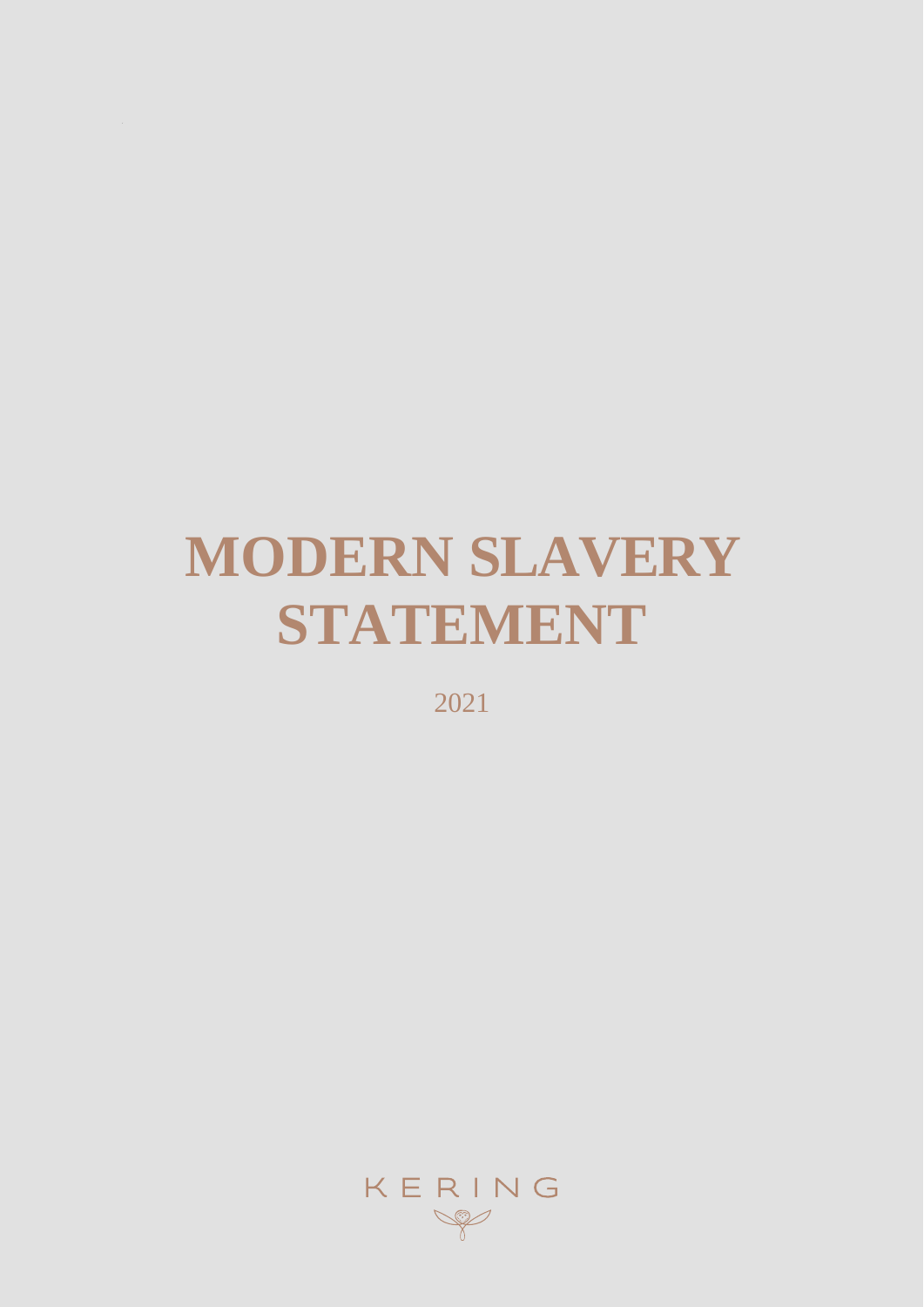This statement is made pursuant to the UK Modern Slavery Act 2015, the Australian Modern Slavery Act (No. 153) 2018, and the California Transparency in Supply Chains Act of 2010. It sets out the steps that Kering SA and its affiliates have taken up to and during the financial year 2021 (*i.e.*, the year ending on 31 December 2021) to identify and prevent modern slavery - including forced labor, human trafficking, and child labor - from taking place in any part of its business activities or within its supply chains.

"Kering SA" refers to the French public limited company ("*société anonyme*") registered with the Paris Trade and Company Register under the number 552 075 020, with its registered office at 40 rue de Sèvres, 75007 Paris, listed on the Paris Stock Exchange and a member of the CAC 40 index.

"Kering Group" (or "Kering" or "Group") refers to Kering SA and all the entities directly or indirectly controlled by Kering SA. Kering Group is a global luxury group managing the development of the following renowned companies in fashion, leather goods, jewelry, and watches: Gucci, Saint Laurent, Bottega Veneta, Balenciaga, Alexander McQueen, Brioni, Boucheron, Pomellato, DoDo, Qeelin, Ulysse Nardin, Girard-Perregaux and Kering Eyewear (collectively, the "Houses"). By placing creativity at the heart of its strategy, Kering enables its Houses to set new limits in terms of their creative expression while crafting tomorrow's luxury in a sustainable and responsible way. In 2021, Kering employed over 42,000 employees and generated a revenue of  $\epsilon$  17.6 billion.

This 2021 Modern Slavery Statement covers all Kering Group Houses and legal entities, although it should nonetheless be noted that certain of the Group's Houses may also issue their own modern slavery statements.

This Statement has been prepared in consultation with relevant reporting entities directly or indirectly controlled or influenced by Kering SA within the scope of this Statement. In this respect, it has been shared with Gucci Australia PTY Ltd, a proprietary limited company incorporated in Australia, with its registered office at Level 26, 201 Elizabeth Street, Sydney, NSW 2000, registered under Australian Company Number 093 354 548, indirectly owned and controlled by Kering SA and identified as a reporting entity under the Australian Modern Slavery Act. The Board of Directors of Gucci Australia PTY Ltd has reviewed and approved this Statement on 7 March 2022. The Kering Group entities with an annual turnover of £36 million or more carrying on a business, or part of a business, in the UK are listed in Annex I to this statement.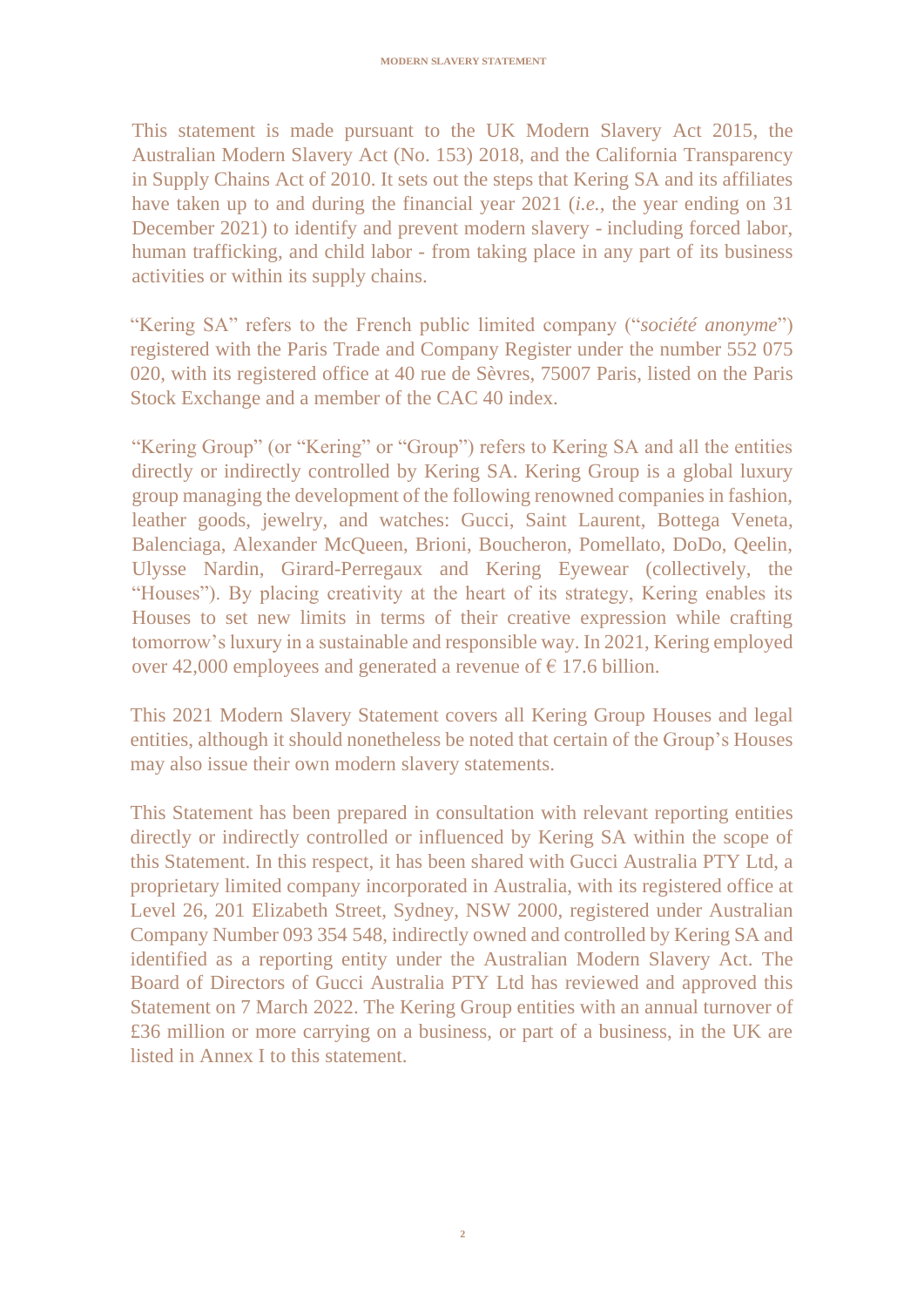Kering's ambition is to be the world's most influential luxury group in terms of creativity, sustainability, and long-term economic performance. Sustainability, including human rights, is at the core of Kering's strategy. As such, we are committed to improving the labor standards of those who work in our supply chains and our business activities. This includes taking steps to both identify and address the risks of modern slavery and human trafficking.

Kering's 2025 Sustainability Strategy is currently being implemented within each of its Houses through practical action plans, including on human rights, as part of their sustainability initiatives.

The relevant Kering reporting line structures of the Ethics and Sustainability functions are illustrated in Figure 1 below.



Reporting lines of the Ethics and Sustainability functions

 $(1)$  APAC = Asia-Pacific

This 2021 Modern Slavery Statement issued by Kering SA has been approved by a meeting of the Kering SA Board of Directors held on 28 April 2022.

(mmm)

Francois-Henri Pinault Chairman of Kering SA and Chief Executive Officer of Kering Group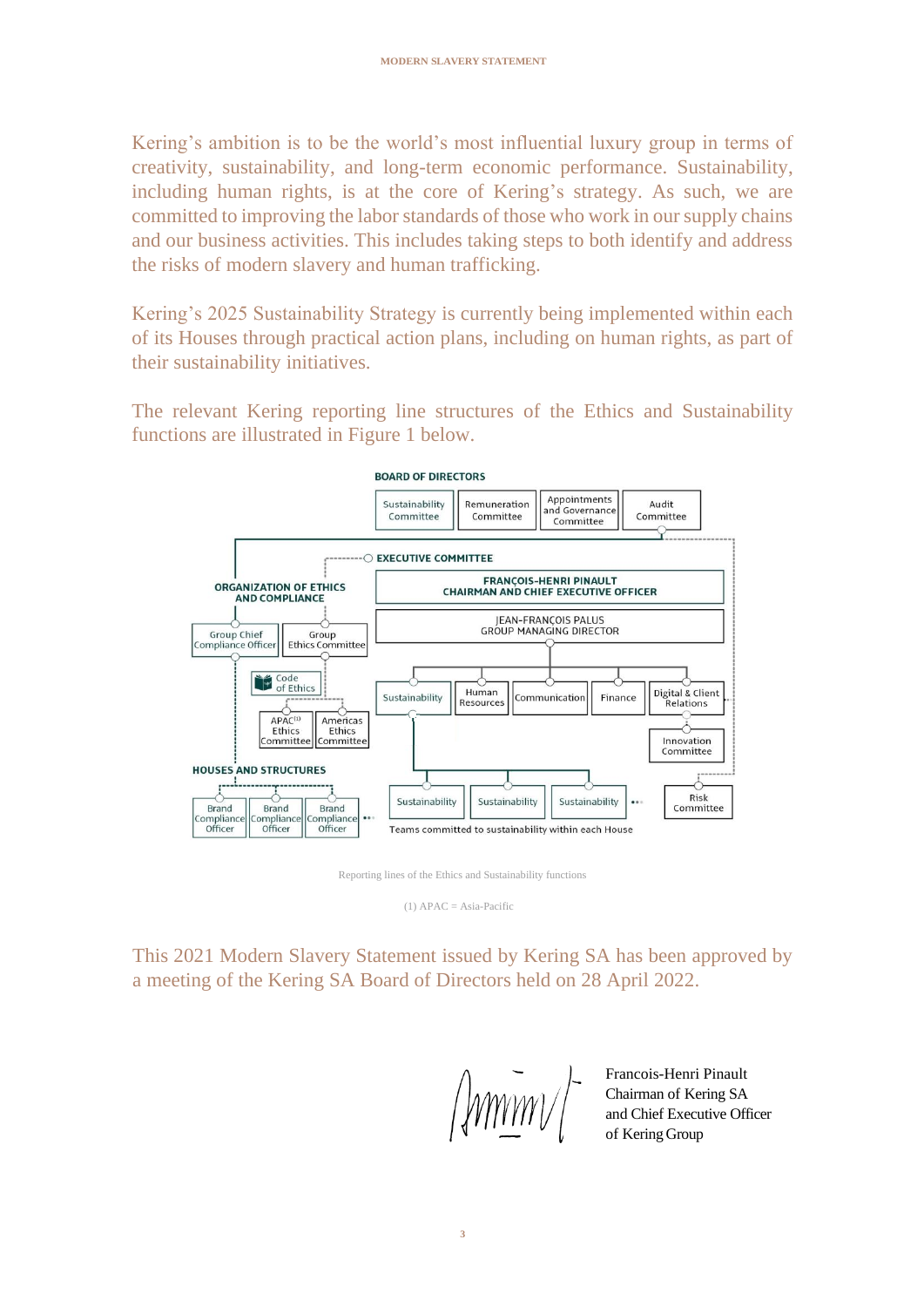# **PRESENTATION OF OUR GROUP**

# **OUR BUSINESSACTIVITIES**

The Kering Group works with 42,811 employees (as of 31 December 2021) and has subsidiaries in over 50 countries. As a global luxury group, Kering manages the development of a series of renowned Houses in fashion, leather goods, jewelry and watches and of Kering Eyewear. Our Houses develop innovative, creative and exceptional products, animate networks of directly operated stores, and provide unique client experiences. Distribution channels include retail and wholesale, and are both physical and digital. As of 31 December 2021, Kering operated 1,565 stores directly, 750 of which were in emerging countries.

The organizational structure of the Kering Group can be seen in Figure 2 below.



The Kering Group Organizational Chart (31 December 2021)

(1) Corporate is defined in the Kering 2021 Universal Registration Document (2) The Sowind Group owns the Girard-Perregaux brand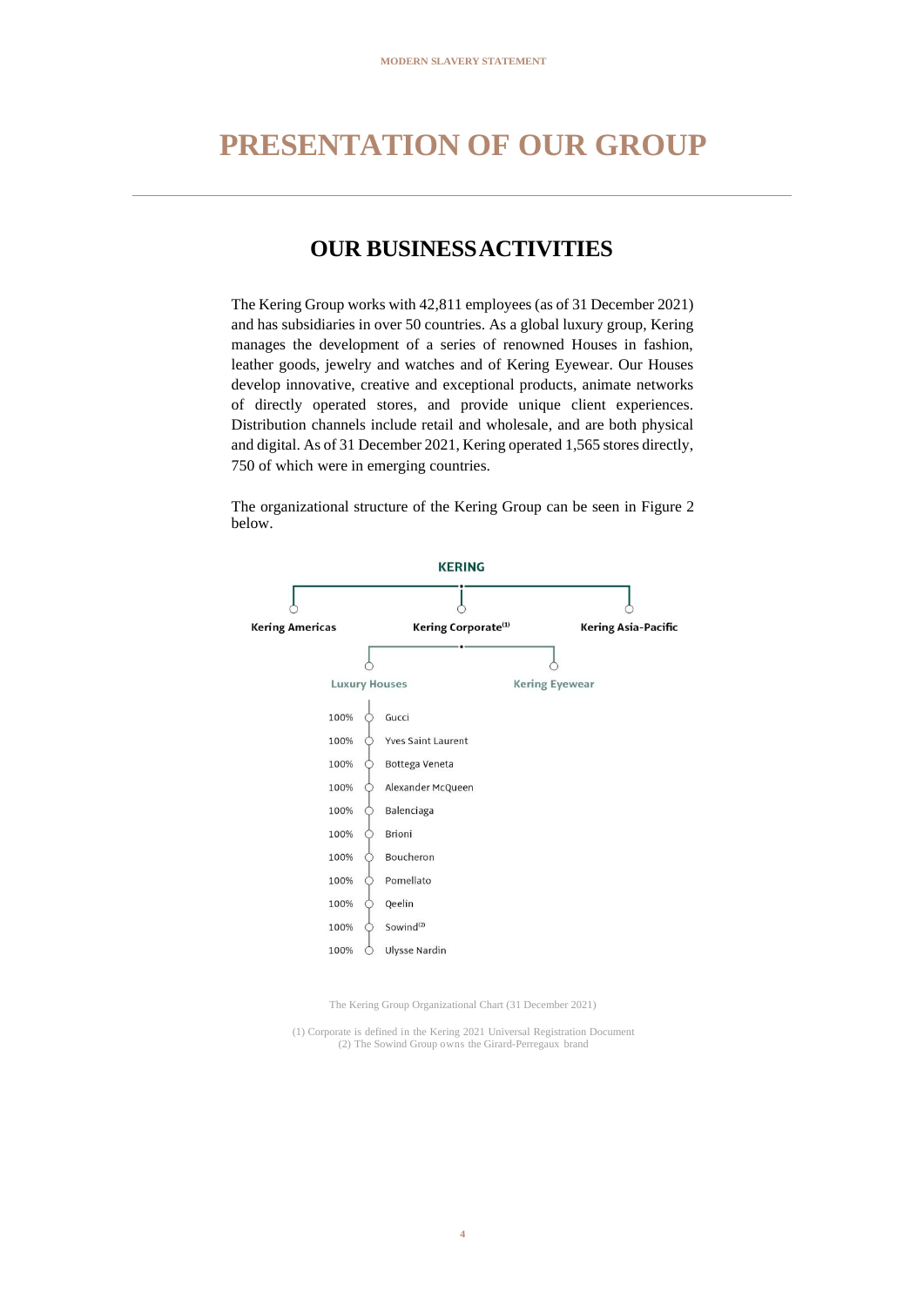# GUCCI

### **SAINT LAURENT**

### **BOTTEGA VENETA**

Alexander McQUEEN

**BALENCIAGA** 



**BOUCHERON** 



oeelin

**GIRARD-PERREGAUX** ULYSSE NARDIN

KERING<br>EYEWEAR

Additional information on the Kering Group is publicly available online at Kering's website [\(https://www.kering.com/en/\)](https://www.kering.com/en/).

With specific regard to Gucci Australia PTY Ltd, the company is part of the Gucci division and is responsible for retail and online sales of Gucci luxury fashion goods and wholesale distribution of Gucci luxury timepieces and jewelry in Australia. The control chain of Gucci Australia PTY Ltd, which has no subsidiaries, is shown hereinbelow.

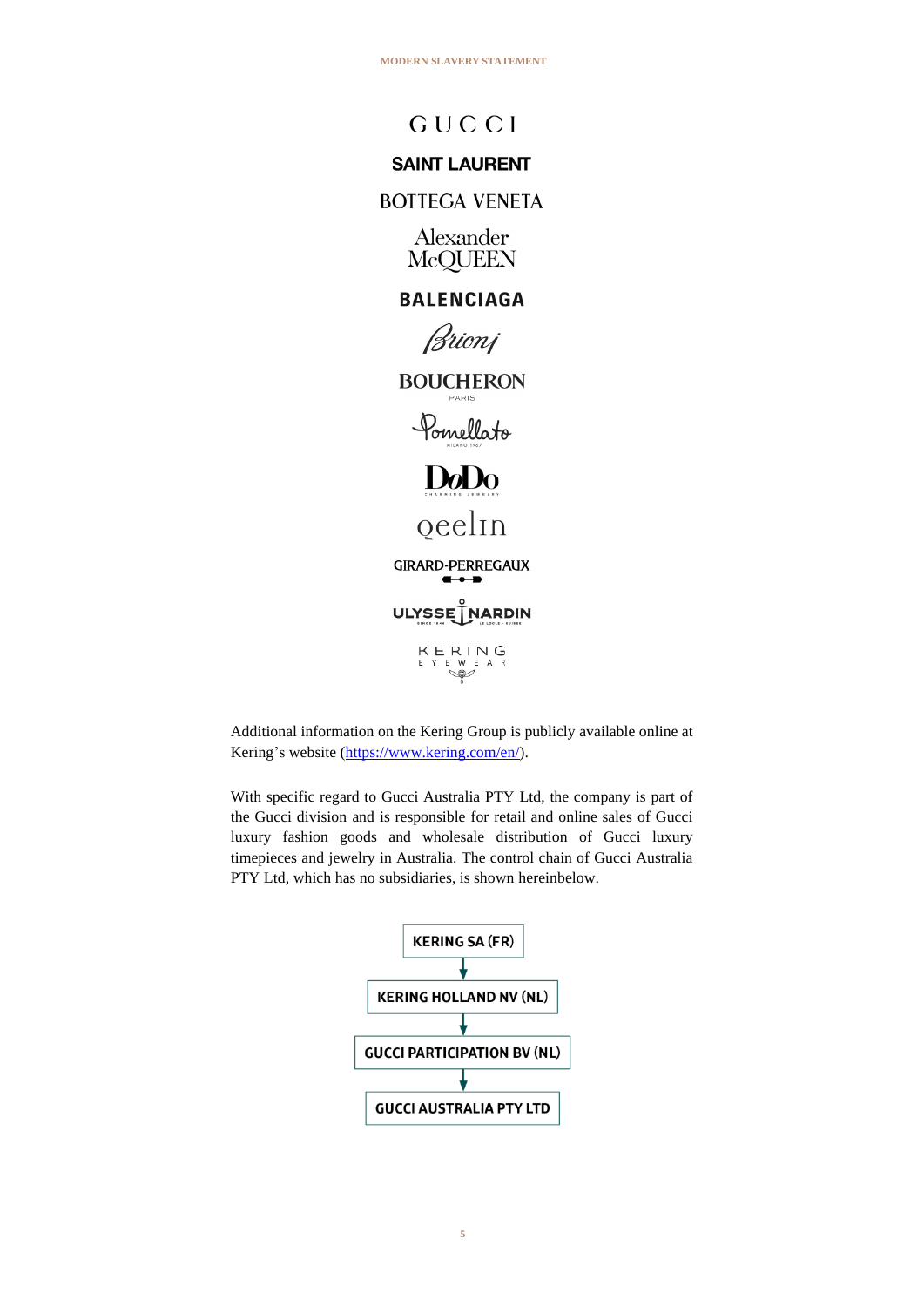Though the Group mainly relies on a network of several thousand suppliers (mainly located in Italy), it operates a growing number of ateliers. Beginning in 2013, Kering has strengthened its upstream positioning in the luxury goods value chain via the targeted acquisition of leather tanneries to secure raw material sourcing.

Our Houses benefit from the Group's integrated model and corporate functions: the Group pools resources and streamlines certain key functions for the Houses, such as logistics – both integrated and outsourced – nonproduction purchasing, legal affairs, property, accounting, media relations, IT and the development of new tools. In relying on the Group, the Houses are able to focus on their core expertise.

Kering Houses also operate in the perfume  $&$  cosmetics segment through licensing agreements with leading industry players to develop and sell perfumes and cosmetics.

Kering has in addition been running the Kering Foundation to combat violence against women.

The key financial information of the Kering Group is shown in Figure 3 below.



(1) "Comparable" revenue is defined in the Kering 2021 Universal Registration Document (2) The "Corporate and other" segment is defined in the Kering 2021 Universal Registration Document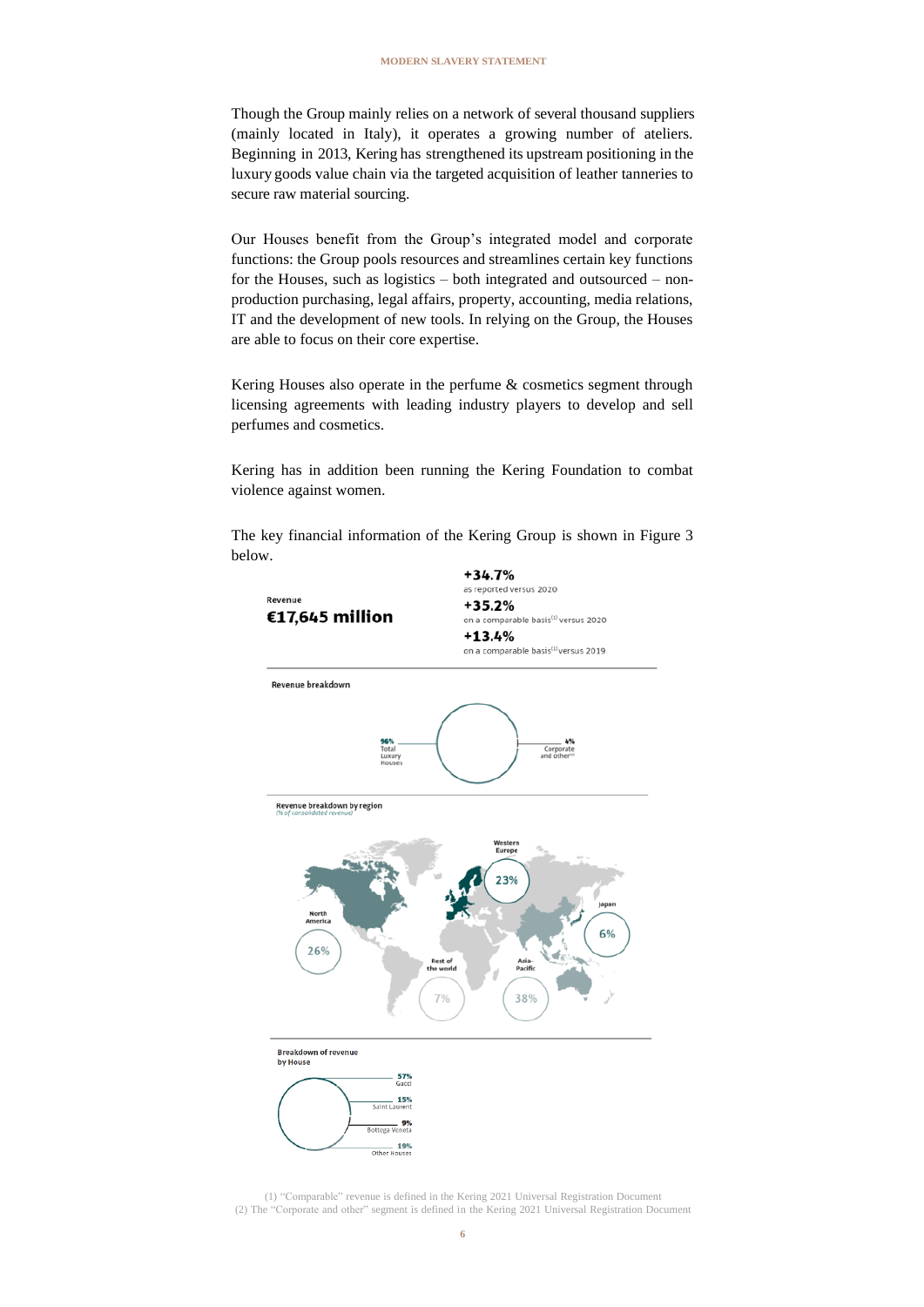### **OUR SUPPLYCHAIN**

The Kering Group manages the Houses' suppliers in a central database at Kering level (see Figure 4 below). While this database does not yet include all suppliers, it does include all production suppliers, the main suppliers of raw materials (leather, fabrics, ribbons, precious stones, etc.), Kering Eyewear suppliers and suppliers deemed to be strategic. Suppliers of the Jewelry and Watches Houses are gradually being phased into the system.

#### **The system (as of 31 December 2021) covers 4,107 suppliers, with the following breakdown:**

- **20% direct suppliers** (a supplier is deemed to be direct when it has a direct business relationship with the Houses rather than working via a subcontractor);
- **18% contractors** (direct suppliers working for one or more Houses and that subcontract part of their production); and
- **62% subcontractors** (suppliers that work for contractors and have no direct business relationship with the Houses).

Direct suppliers with or without subcontracting are T1 suppliers (38% in 2021). Subcontractors are T2 suppliers (62% in 2021). 10% of suppliers were deemed strategic in 2021.

The size and geographical distribution of the Kering Group supply chain is shown below (Figure 4).



(1) Geographical breakdown in 2021 of direct suppliers and contractors, managed within the centralized system introduced by Kering in 2016.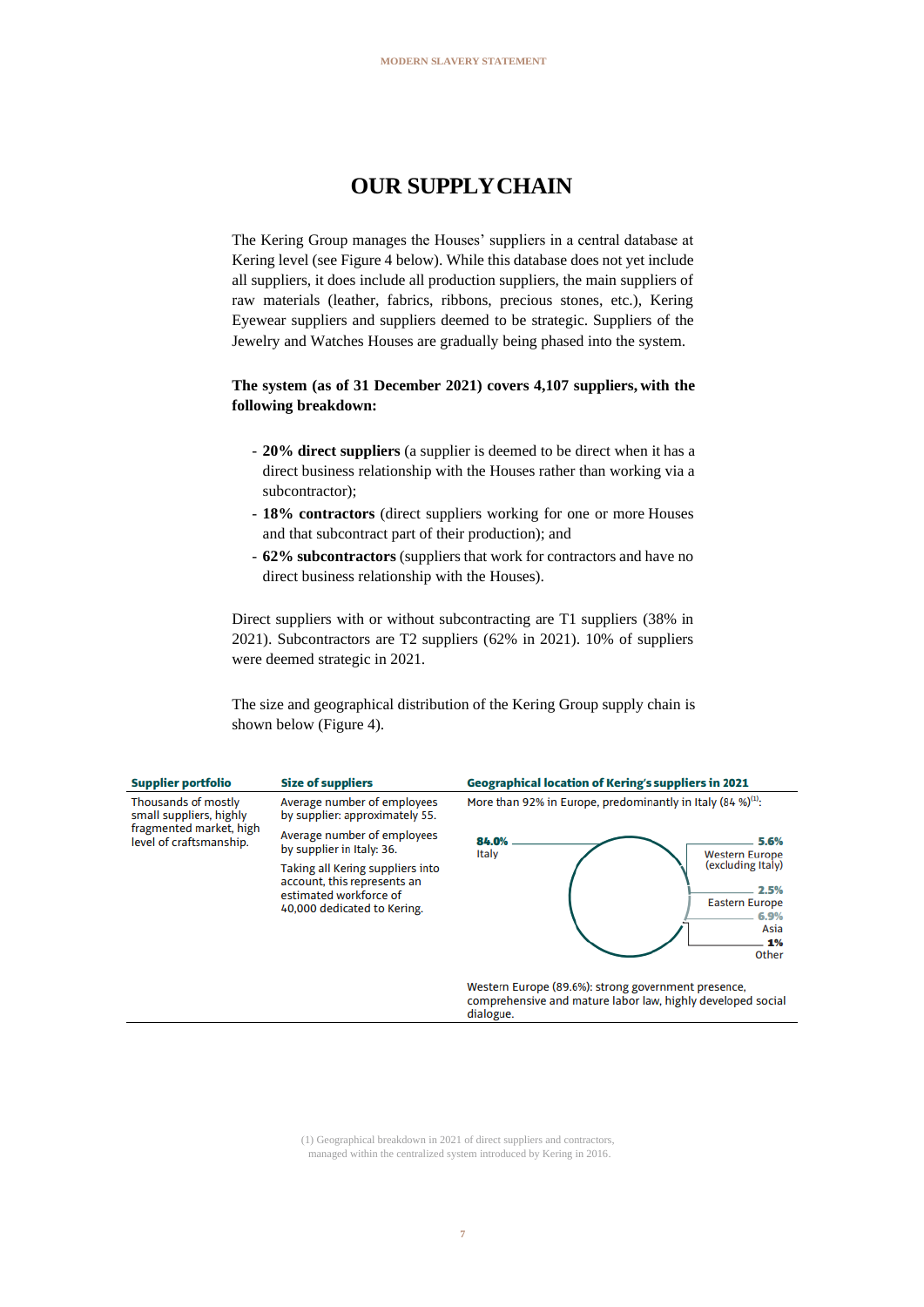# **GOVERNANCE**

Kering is fully aware of its duty to embrace extensive ethical responsibilities and to act at Group and House level, and with its suppliers and other business partners, in such a way as to promote the highest ethical standards in all circumstances, and to identify and effectively handle any situation likely to involve risk in terms of ethics or respect for human rights.

The Group's Chief Executive Officer has overall responsibility for human rights.

Kering takes a cross-functional approach to governance over human rights challenges. Specifically, day-to-day human rights governance spans various departments, including the following:

- The Group Compliance Department is in charge of coordinating the implementation of Kering's Human Rights Policy;
- The Human Resources Department ensures that our social standards comply with (or exceed) applicable regulations, including with respect to human rights;
- The Supply Chain Audit Department is responsible for ensuring that human rights are respected throughout our supply chain;
- The Security Department maintains the safety and security of employees; and
- The Sustainability Department leads Kering's efforts towards sustainable and social development throughout its operations and supply chain. Kering's Sustainability Department defines the Group's sustainability strategy and policies, and supports the Houses by operating as a resource center and sounding board, with a view to set out and build on the initiatives taken individually by each House. The Kering Sustainability Department has developed an internal network dedicated to sustainability, known as the Sustainability Network Meeting (the "SNM"), which meets online every six weeks to present the Group's developments in the field, share best practices internally and spur thinking on new issues, sometimes with the help of external professionals and experts.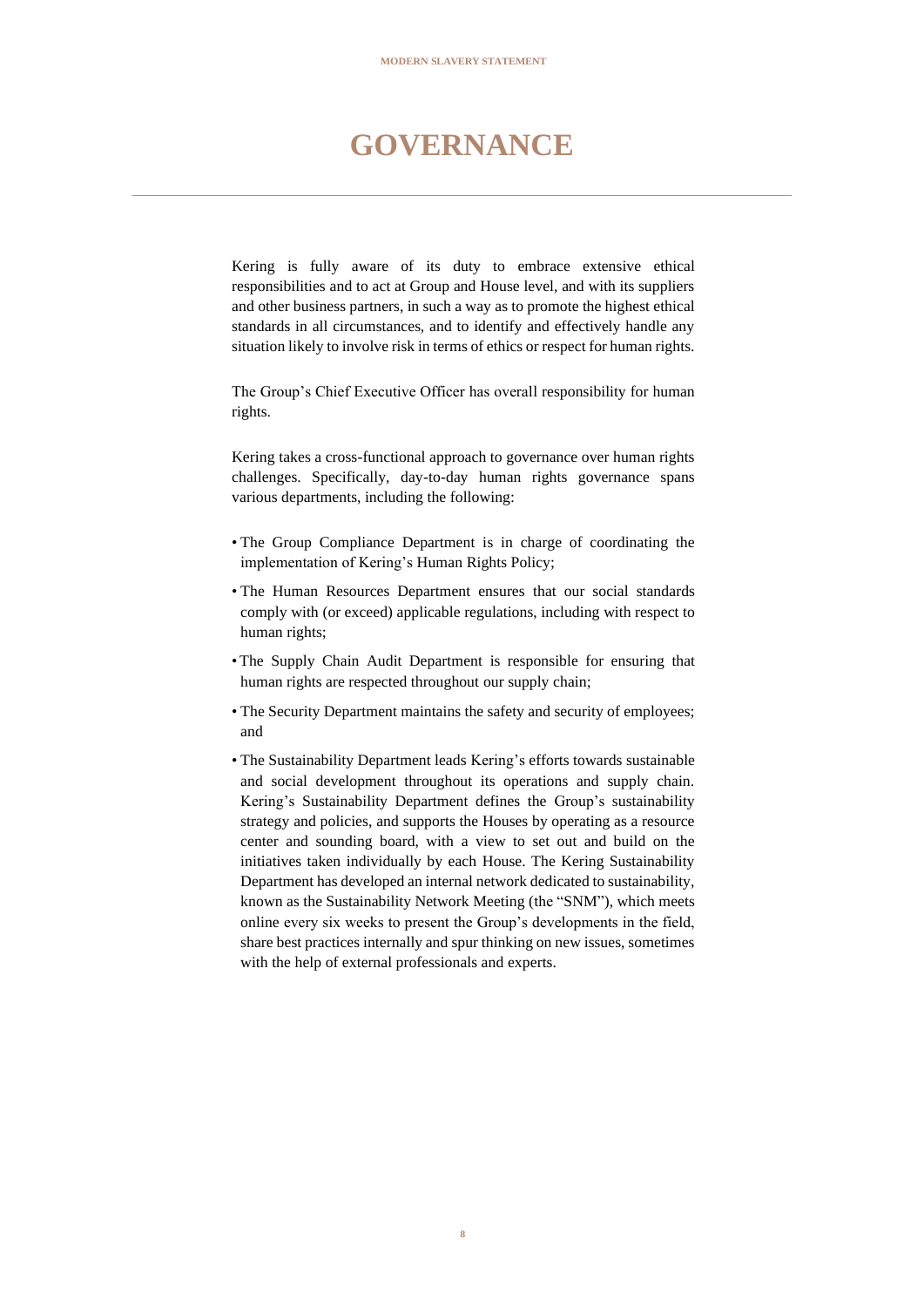# **HUMAN RIGHTS RISK ASSESSMENTS**

In 2017, Kering's Sustainability Department analyzed the practices of the Group by comparing them to the United Nations Guiding Principles on Business and Human Rights (the "UNGP"). This assessment enabled Kering to identify specific points for progress in areas such as public commitment and policy, the scope of internal control procedures, grievance and remediation mechanisms, and external communications. Moreover, Kering's Compliance Department, together with Kering's Internal Audit Department and Sustainability Department, took steps to ensure compliance with the requirements of the French Duty of Care Law to identify risks and prevent severe impacts on human rights and fundamental freedoms.

Keen to refine its understanding of human rights issues throughout the supply chain and to learn from good practices on the matter, Kering's Sustainability Department conducted a new study in 2020 focusing on the governance and management of human rights within the supply chain at Group and House level. Carried out with GoodCorporation, an independent organization specializing in business ethics, this study included consultations with various internal stakeholders to gather their feedback. To identify new avenues for progress, the findings from the study were analyzed in light of the recommendations provided for in the UNGP and the OECD Due Diligence Guidance for Responsible Supply Chains in the Garment and Footwear **Sector** 

In 2020, Kering's Sustainability Department also conducted a study aimed at identifying and assessing human rights risks linked to the supply of certain raw materials. This analysis was carried out in the countries in which the Group's suppliers are located. The findings from these various studies enabled the Group to identify a number of key points and subjects, and the resulting recommendations were shared with members of the Executive Committee.

In January 2021, Kering conducted a new and more in-depth assessment of the risks of severe impacts to human rights and fundamental freedoms, severe harm to the health and safety of individuals, and serious environmental damage, resulting from the operations of the Kering Group as well as of its suppliers or subcontractors. The risks pertaining to child labor and forced labor (including, but not limited to debt bondage, migrant labor, human trafficking, and illegal, clandestine or undeclared employment), as well as decent working conditions (including but not limited to fair wages, working hours, and dignity at work) were expressly evaluated as part of this exercise.

These assessments restate Kering's commitment to ensure that the human rights risks associated with its operations worldwide be properly assessed and mitigated.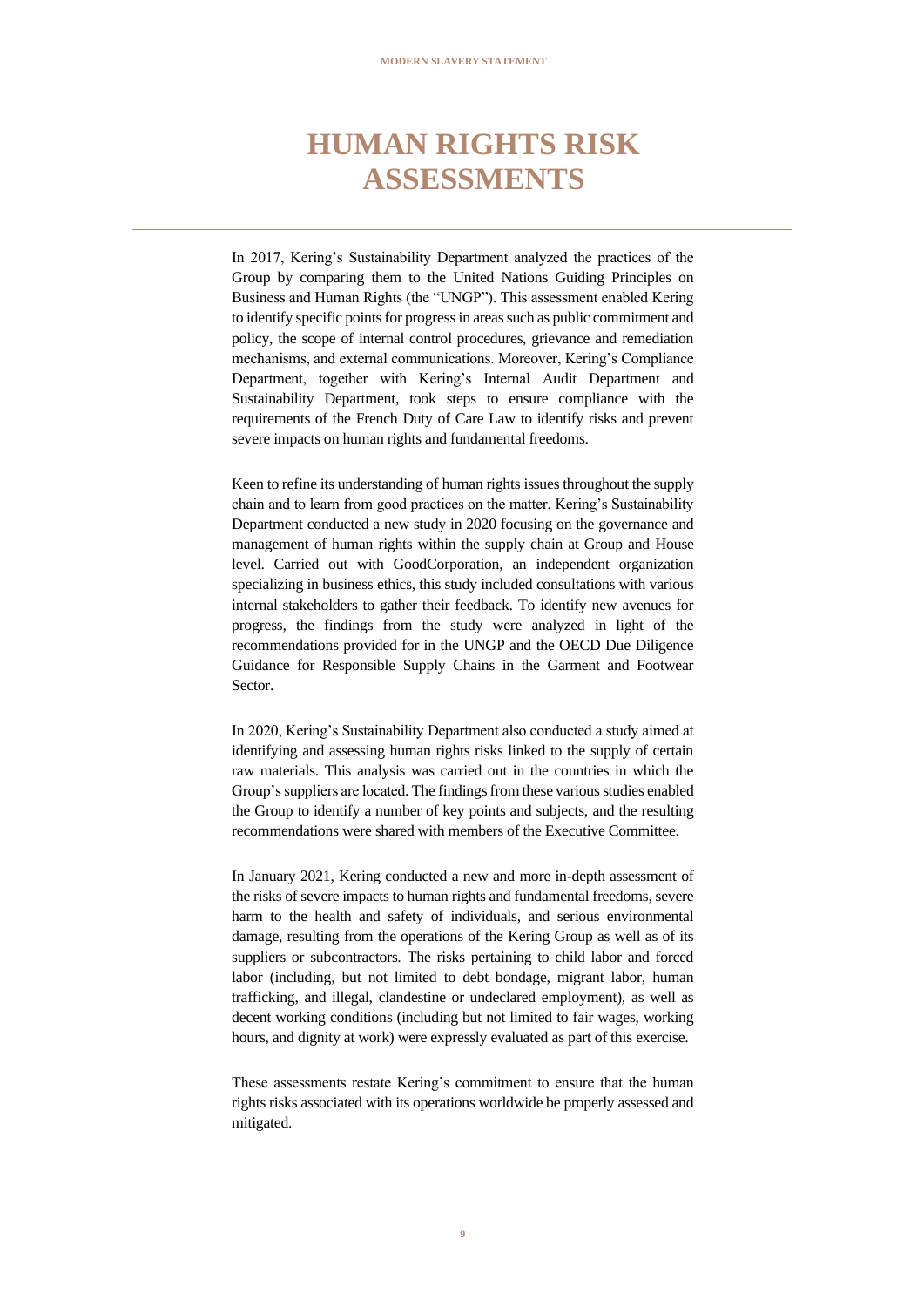# **OUR STANDARDS, RISK MANAGEMENT AND RELEVANT ACTIONS ON MODERN SLAVERY AND HUMAN RIGHTS**

### **OUR STANDARDS**

We manage risks and impacts related to modern slavery and human trafficking as part of our existing programme on labor rights, ethical trade, and human rights.

Kering's approach to responsibility with regard to stakeholders is shaped by the principles set out in its Code of Ethics and by a strong determination to implement these principles internally and externally. The Code of Ethics, which includes the Suppliers' Charter, setting out what is expected of all Kering suppliers, forms the cornerstone of the commitment made by Kering, its Houses and its suppliers, especially with regard to human rights, fundamental freedoms, human health and safety and the environment. Suppliers are required to abide by these principles and to extend these requirements to their own suppliers and subcontractors. Following the 2018 update to the Code of Ethics, the document was reissued to all employees worldwide in 2019. This update reaffirmed Kering's commitment to apply all major international conventions in the pursuit of its activities and to strengthen and clarify its requirements, especially with regard to human rights and fundamental freedoms, health and safety and the environment. These include the International Labor Organization ("ILO") conventions on the eradication of child labor and the abolition of slavery and forced or compulsory labor. The Suppliers' Charter further restates the prohibition of slavery, human trafficking, debt bondage and the use of forced or compulsory labor, and now includes a requirement to pay special attention to categories of workers, such as migrants, who are vulnerable to exploitation. The Code of Ethics and the Suppliers' Charter have been translated into the 14 most widely spoken languages within the Group.

The Human Rights Policy, published in 2021, aims at defining the means by which the Group can ensure its commitments on human rights and fundamental freedoms, health and safety, and the environment are fulfilled. It sets out the fundamental principles with respect to human rights and outlines the Group's policies that go together to form Kering's commitments on the matter. In this respect, the Human Rights Policy restates Kering's commitment to eliminating child labor and prohibiting slavery, human trafficking, debt bondage and the use of forced or compulsory labor throughout the entire supply chain.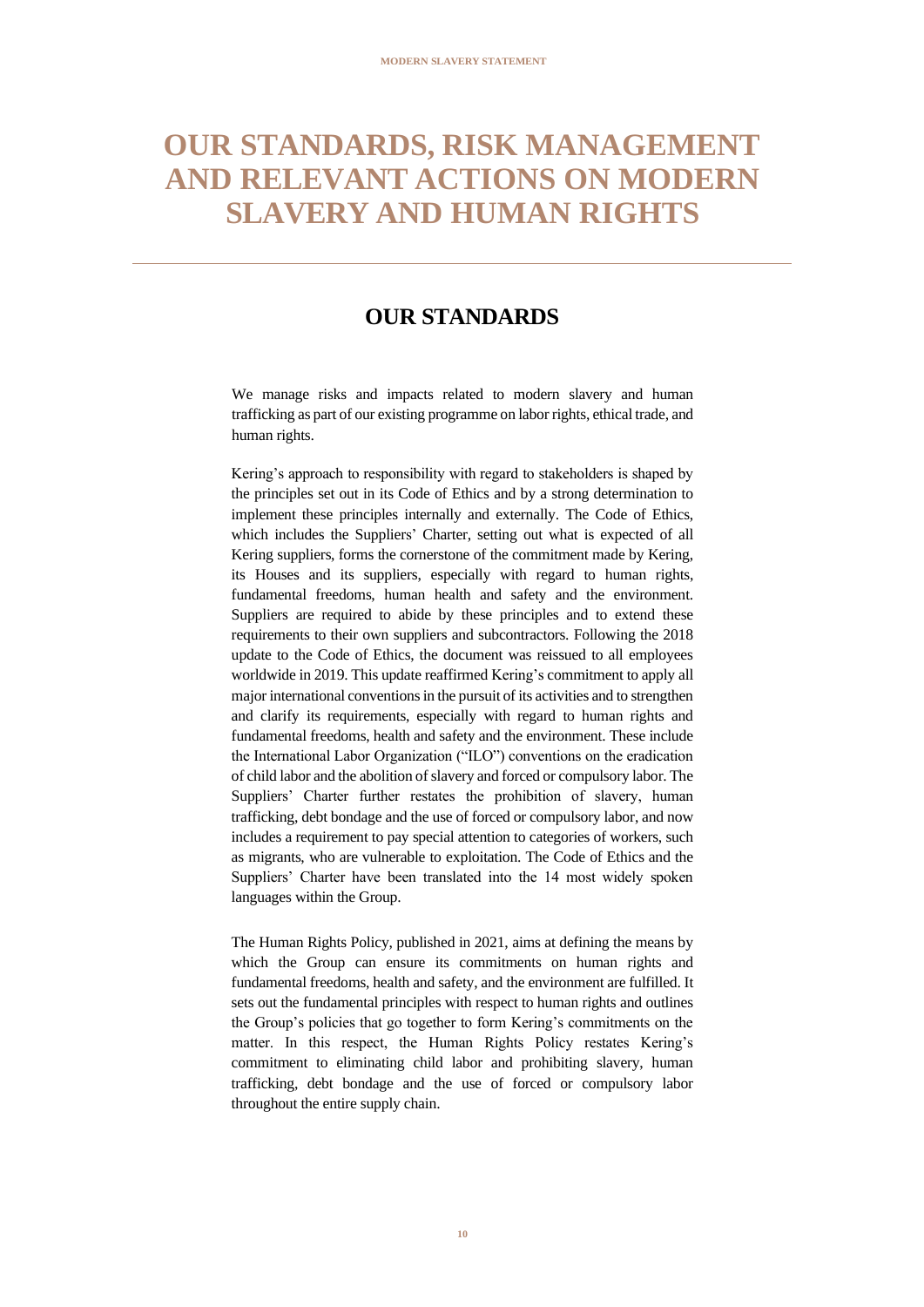Kering has significantly developed its sustainability strategy over the last 20 years. In 2017, it published its 2025 sustainability strategy, which is based on three pillars – environmental, social, and innovation – and which sets ambitious targets for all of the Houses that are part of the Group.

The Sustainability Principles, established for all the Houses in 2015 and last updated in 2021, span human rights and fundamental freedoms, including the elimination of child labor, forced labor, and human trafficking in all its forms. The Sustainability Principles are applicable across all Houses and are part of the contractual relationship with suppliers.

In the pursuit of its commitment and approach to human and environmental concerns, Kering has prepared and published dedicated Standards for Raw Materials and Manufacturing Processes (that are updated on an annual basis), as well as Animal Welfare Standards. The key factors covered by the Kering Standards include environmental impacts, working conditions and human rights in production, and extraction processes for the main raw materials it uses, be they mined, otherwise extracted or of plant or animal origin.

The Charter on the Working Relations with Fashion Models and their Well-Being was introduced in September 2017 to ensure that Kering and its Houses comply with various major principles, including requiring models to present valid medical certificates attesting to their good health, discontinuing the modelling of size 32 clothes for women and size 42 for men, and improving working conditions (*e.g.*, providing a dedicated changing area as well as food and drink). In 2019, Kering and its Houses decided to take their commitments a step further, committing to only hire models aged 18 and over to represent adults at fashion shows and photo shoots as of 2020.

For its part, the Kering Foundation has pursued its commitment to combating violence against women throughout the year. It published a policy on domestic violence in coordination with the Group's Human Resources Department, following its support for the approval of ILO Convention 190 on violence and harassment in the workplace.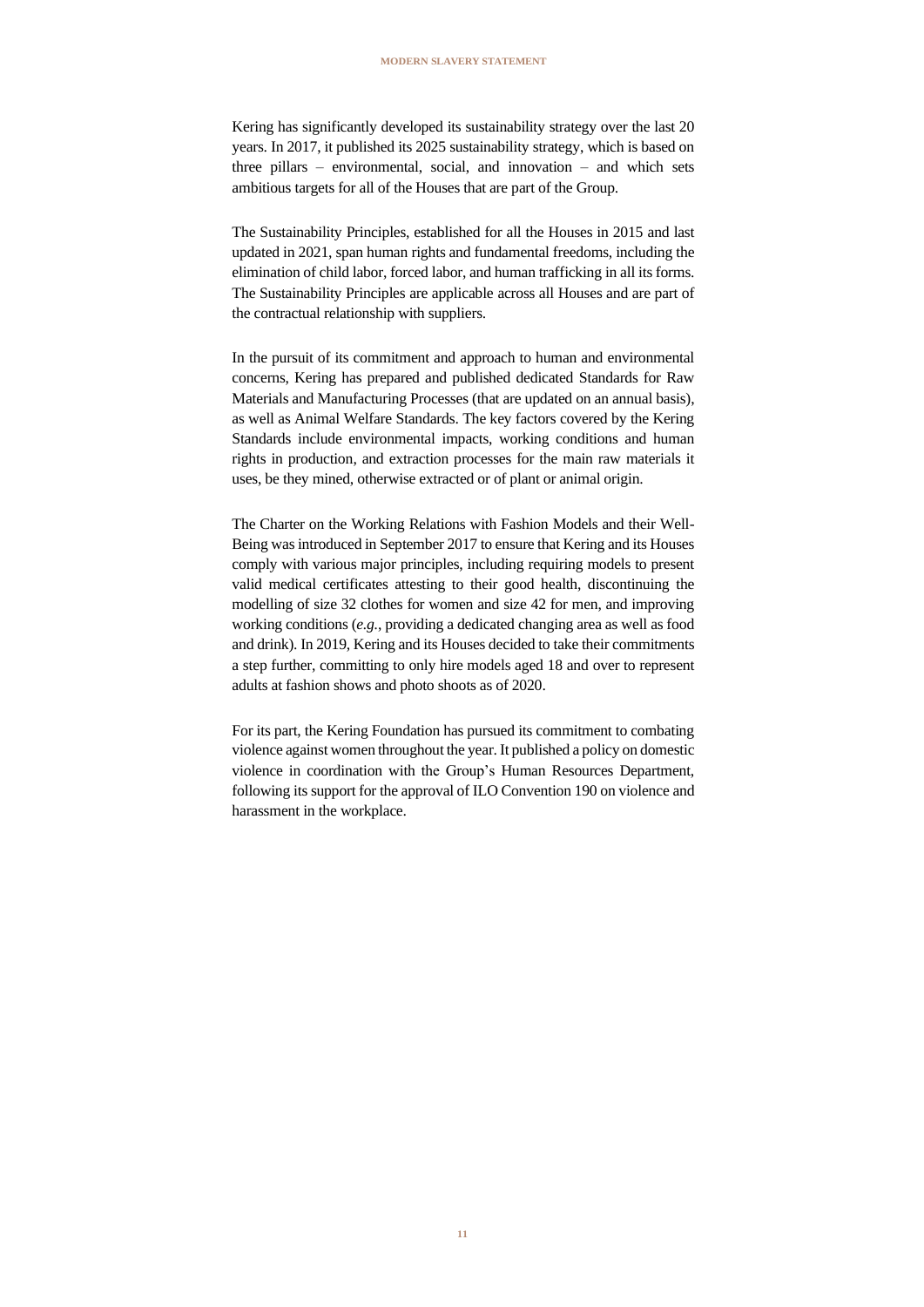### **RISKMANAGEMENT SYSTEM**

In 2015, Kering and its Houses established a compliance management system, which is intended to provide supply chain analysis within Kering's production processes, as well as create and share relevant best practices. The system is based on the following six key pillars.

#### **• SUSTAINABILITY**

The Sustainability Principles include mandatory expectations, due to requirements imposed by international and national laws, as well as Kering's additional expectations. Suppliers are required to abide by these principles and supplier compliance is evaluated on this basis. Each supplier is in turn tasked with passing on these principles to its own subcontractor network, if it has one. Along with the Code of Ethics, including the Supplier's Charter, the principles are embodied in the Group's template contract with suppliers. They are systematically issued to suppliers and both form an integral part of their contractual relationship with Kering.

#### **• CENTRALIZED MANAGEMENT**

Kering has centralized oversight through a team of 24 people (including twelve auditors specialized in conducting supplier audits and monitoring anomalies). This team may also be assisted by an external service provider.

#### **• UNIFORM PROCEDURES**

There are clear and uniform procedures for all Houses that correspond to the different stages of the supplier relationship, including the activation procedure, monitoring procedure and contract termination procedure.

#### **• RISK-BASED AUDITING**

Risk assessments and audits plans are constructed based on predefined criteria. Audit plans are regularly updated to take into account new suppliers.

#### **• STANDARDISED AUDITS**

Kering uses a single and comprehensive audit methodology with a questionnaire of 97 questions, divided into 13 categories (including child labor and forced labor), which are aligned with the best standards in the field, in particular the SA8000 and SMETA standards. Follow-up audits include a smaller scope focusing on the area(s) in which breaches of compliance were identified or observations made during the first comprehensive audit. In any case, the announced or unannounced audits consist of document reviews, site tours, and worker interviews. Workers are selected to offer a representation of the workforce, notably concerning age and union affiliation, if any. These interviews are confidential.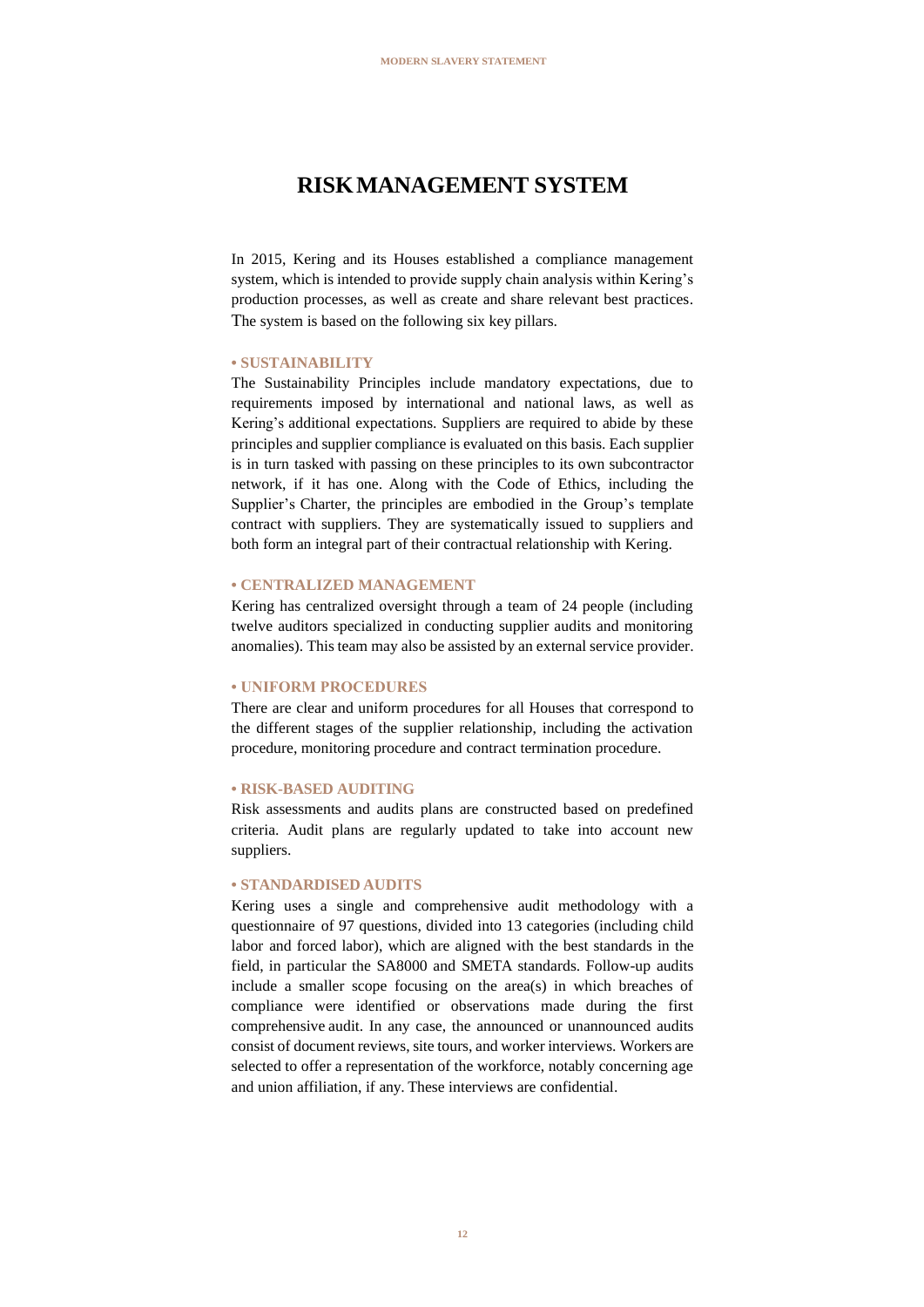The frequency of the audits depends on the findings of previous audits. Nevertheless, periodic audits are undertaken regularly to ensure compliance.

5.5% of suppliers were deemed to be at risk in 2021 because they are located in countries considered by the Group to be at risk. A country is deemed to be "at risk" when the indicators contained in various external databases imply that human rights risks are high or very high.

15.3% of suppliers were deemed to be critical in 2021. Suppliers are deemed "critical" when they are strategic and/or at risk. They are given special attention in light of their importance to the business and their location. Subcontracting without prior authorization is not permitted.

Among its suppliers, Kering also singles out raw material suppliers. Raw material suppliers identified as key to the Group represent roughly 20% of all such suppliers, corresponding to approximately 80% of purchases.

For a limited portion of its activities (fragrances and cosmetics), Kering Group also works with licensed suppliers, *i.e.*, those that are under license to the Houses.

Within this portfolio of suppliers, 3,420 audits were conducted in 2021 despite the COVID-19 pandemic (2,399 in 2020), breaking down as 1,727 comprehensive audits and 1,693 follow-up audits. A total of 39% of these audits were carried out by the Kering Internal Audit Department, and 61% by external auditors, with the Group audit protocol applied uniformly for all audits conducted. This means that 64% of suppliers were audited in 2021.

Over the 2015-2021 period, 90% of suppliers were audited, 2% more than in 2015-2020. Moreover, Kering has undertaken to audit all of its key suppliers every two years. It should be noted that "activation" audits for new suppliers are comprehensive audits, and they therefore cover the entire scope of a comprehensive audit. In 2020, audits were extended to Kering Eyewear suppliers.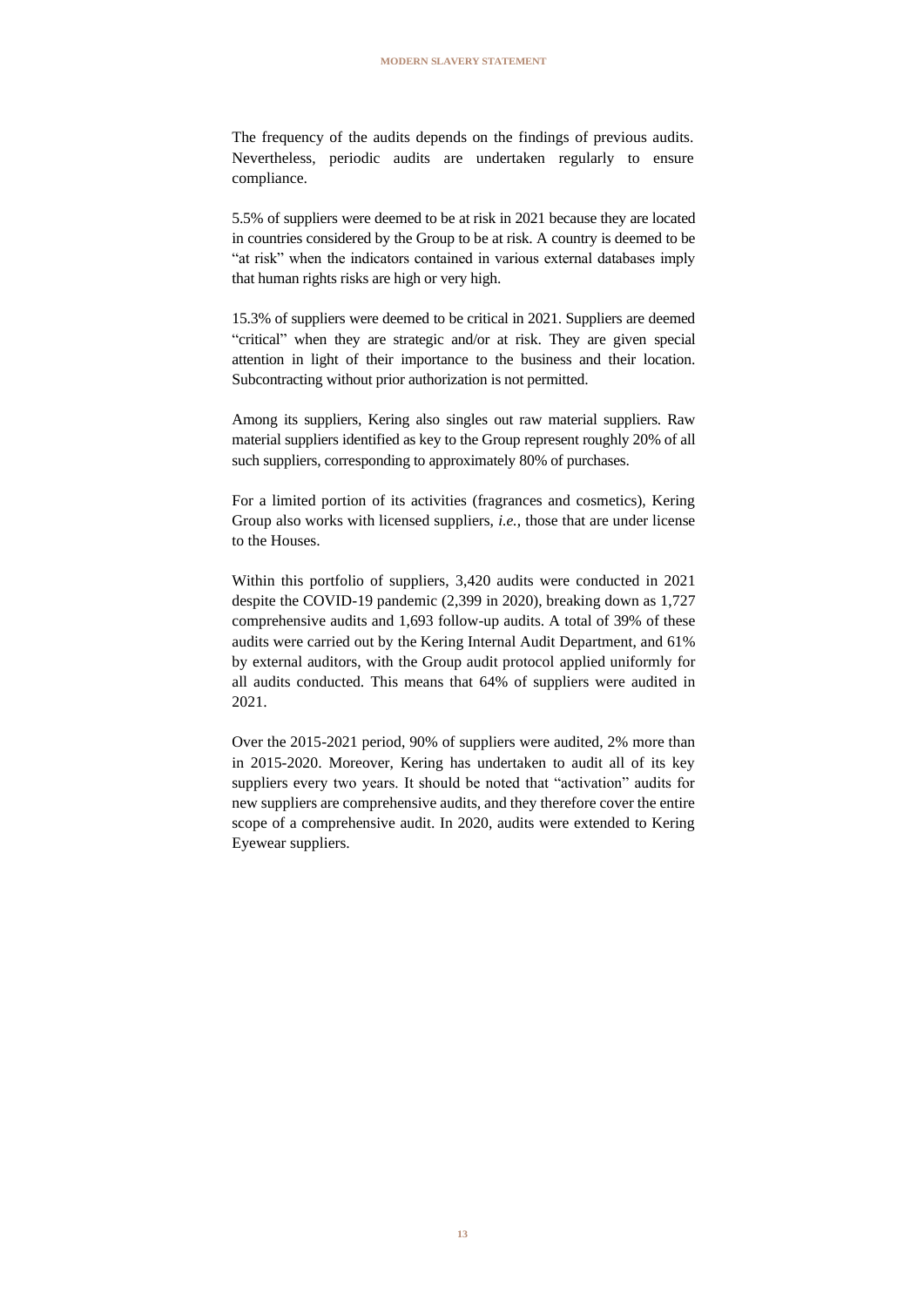#### **• TAKING ACTION**

Supplier non-compliance is classified into four categories:

- Zero tolerance breaches (relating to the most serious potential violations, including child labor, forced labor, irregular work, undeclared subcontractors, threats, discrimination, serious breaches of regulations, counterfeiting, etc.);
- Serious compliance breaches where the supplier is given one month to resolve the serious compliance breach, and a follow-up audit is scheduled to confirm that the issue has been resolved;

Identification of zero tolerance or serious compliance breaches triggers the immediate establishment of a committee comprising the Kering audit team and the relevant House(s) to decide on the future of the relationship with the supplier. If the supplier is in the process of being activated but has not started working, the response is the immediate shutdown of the approval process. If the supplier is working on one or more orders, the committee will discuss either the possibility of remediation and support for the supplier, or the need to terminate the contractual relationship. The House is the ultimate decision-maker on the most appropriate response;

- Moderate compliance breaches by suppliers. The supplier is given three months to resolve a moderate breach of compliance, and a follow-up audit is scheduled to confirm that the issue has been resolved; and
- Observations. These give rise to a corrective action plan and are the subject of a dedicated checklist at the next audit. The supplier has six months to remedy the observation.

A detailed description of what constitutes zero tolerance breaches, serious breaches of compliance, moderate breaches of compliance and observations has been prepared for each of the 13 categories of the comprehensive audit. Depending on the results of audits, suppliers may be classified as: compliant; partially compliant; progress expected; or zero tolerance.

Additionally, Kering and the Houses encourage a certain number of suppliers to obtain third party certifications covering, *inter alia*, human rights-related issues such as child and forced labor.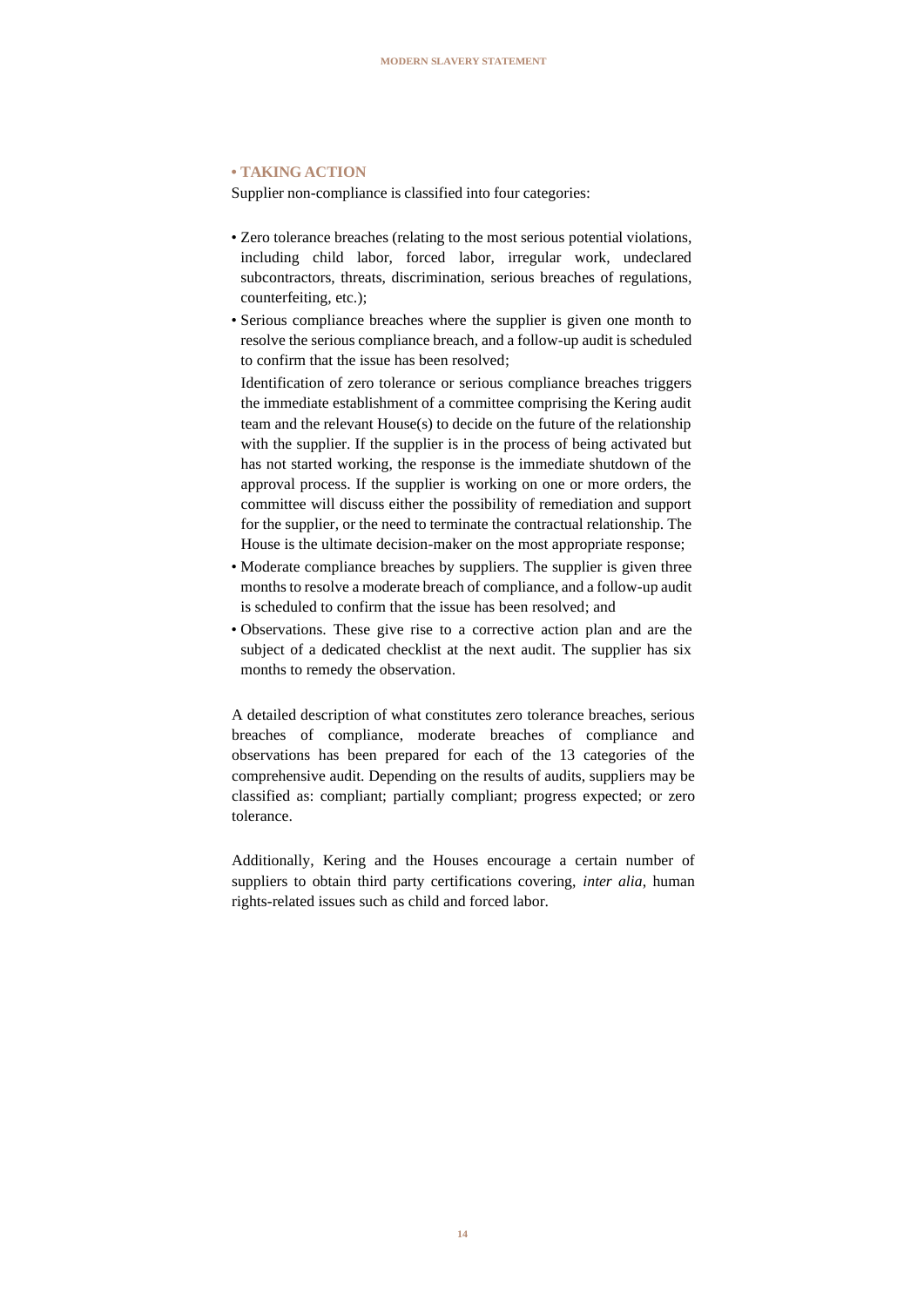# **COMPLEMENTARYTOOLSANDACTIONS**

To complement the core Hercules risk management system, Kering has deployed multiple efforts and tools.

### **RAISING AWARENESS**

Conscious of the importance of raising awareness within its workforce, Kering has established multiple training activities covering multiple human rights-related topics.

- All Group employees take a compulsory annual Ethics & Compliance course based on the principles set out in Kering's Code of Ethics. The course is available in the 14 most widely spoken languages within the Group. The situations and subjects covered vary from year to year, with the common objective of ensuring that employees will adopt appropriate behavior when faced with the ethics dilemmas they might come across in their everyday working experience. In 2021, the course covered (i) compliance and anti-corruption related topics, (ii) diversity and inclusion, and (iii) biodiversity and animal welfare. This training also represented an opportunity to raise awareness on the newly published Human Rights Policy.
- Training on the Kering Standards for employees of Kering and its Houses and their suppliers was developed and published via the Group's internal website in 2018. This ongoing program takes an informative and educational approach to explaining Kering's minimum requirements on sourcing and processes. It provides illustrations and details, notably social, that provide context for why the standards are necessary.
- Kering and its Houses also share their commitment towards sustainability through the company internal social networks and leverage them to create and communicate on relevant events.
- Several times each year, the Kering Foundation also runs training courses for employees of Kering and its Houses on the issue of domestic violence. These courses cover the complexity and impact of domestic violence and provide insight into ways to develop a safe work environment.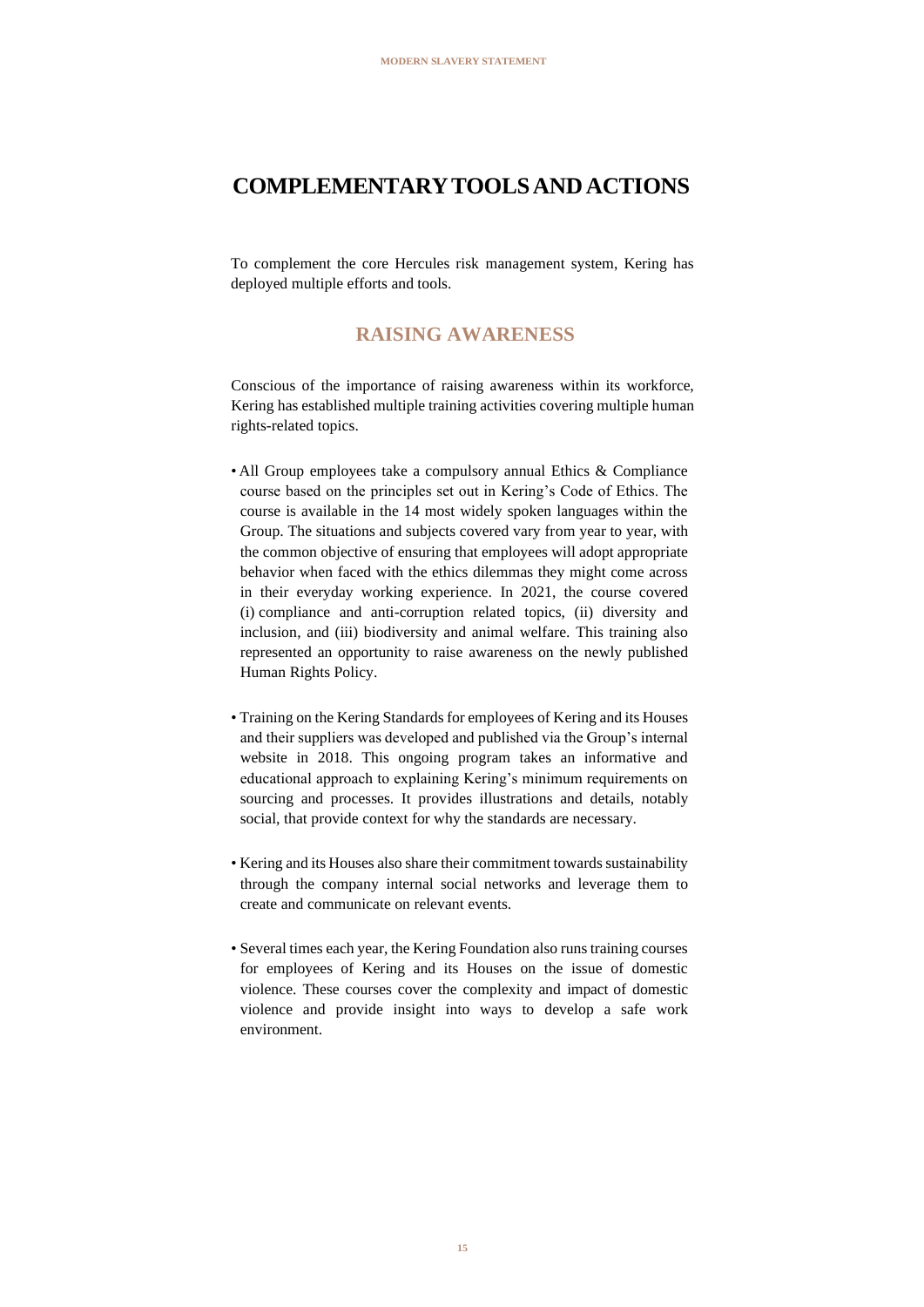#### **WHISTLEBLOWING SYSTEM**

Introduced in 2005, Kering's whistleblowing system was strengthened in 2018 to ensure full compliance with France's Sapin II law. It is accessible to all people working for the Group and external and temporary personnel working for external partners or service providers under contract with the Group and/or its Houses. All employees and direct suppliers may use the system to submit reports. It may be used to report any suspicion related to modern slavery and human trafficking – among other offenses or violations.

A plan for reaching the employees of Kering's and its Houses' direct suppliers was drawn up and rolled out in 2020. Translated into 15 languages, the campaign took two forms: a poster to be displayed in relevant locations at supplier and service provider sites, in order to gain the greatest visibility (cafeteria, locker rooms, site entrance, etc.); and a flyer to be given directly to employees. Both the poster and the flyer listed the six key ethical principles: compliance with laws and regulations; prohibition of any form of corruption, fraud, money laundering or conflict of interest; respect for human rights and fundamental freedoms; protection of the health and safety of all; respect for the integrity and dignity of all; and protection of the environment. The level of detail used in the communication was adapted depending on the recipients to give specific examples of what was expected in each case (including, in particular, the prohibition on forced labor, the prohibition on recruitment fees paid by employees, special attention paid to vulnerable persons, access to suitable washroom facilities and to decent dormitory conditions, where applicable, the availability of pay and personal documentation, the respect for privacy, access to appropriate personal protective equipment, etc.).

The communication plan on the Kering whistleblowing system reached more than 1,500 direct suppliers in 2020, and additional 1,080 direct suppliers in 2021.

Kering is committed to protecting whistleblowers who raised an issue in good faith and prohibits any form of reprisal in its Code of Ethics and associated policies and procedures.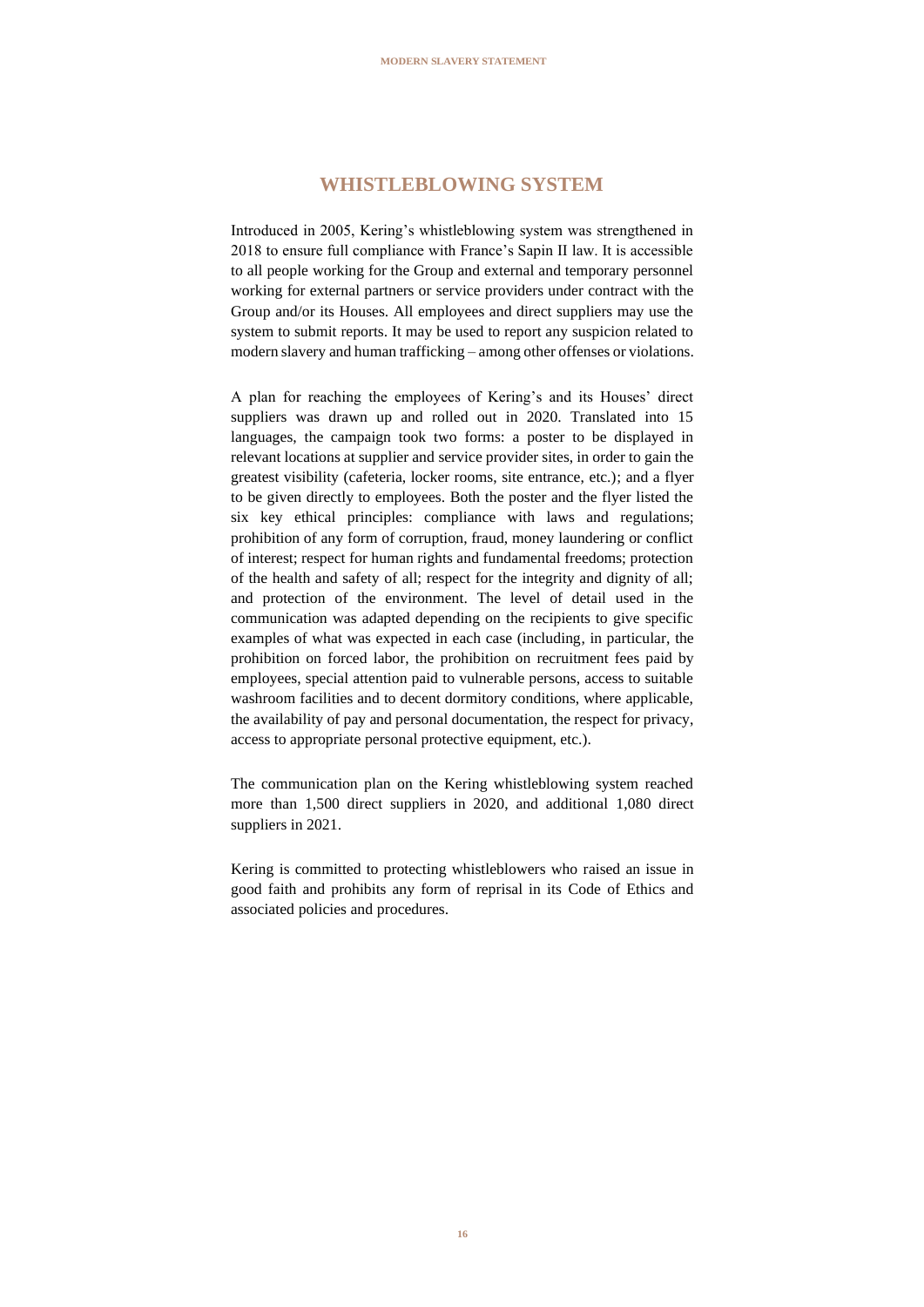# **WORKING WITH STAKEHOLDERS**

As a major player in the luxury goods industry and aware of its social responsibility in respect of a wide range of suppliers, subcontractors, and raw material production chains, Kering engages in continuous and collaborative dialogue on human rights and modern slavery with key internal and external stakeholders in its supply chains and beyond.

Kering is a member of the following initiatives, groups and programs:

- The Sustainable Apparel Coalition, which works to reduce the negative environmental and social impacts caused by the industry worldwide;
- Textile Exchange Europe, which works to drive sustainable transformation in the industry. Kering is actively involved in a number of its sub-groups, including the Responsible Cashmere Roundtable, Responsible Leather Roundtable, Responsible Wool Standard, Organic Cotton Roundtable and Responsible Down Standard;
- Business for Social Responsibility ("BSR");
- The Mekong Club, which tackles problems of modern slavery;
- The OECD consultative group on due diligence for the garment and footwear sectors as part of the sector-by-sector roll-out of the OECD's guidelines for multinational enterprises;
- The Pledge against Forced Labour in Uzbekistan Cotton and the Pledge against Forced Labour in the Cotton Sector of Turkmenistan;
- Business for Inclusive Growth (B4IG), a coalition of more than 40 multinationals committed to fight against inequality and advancing human rights; and
- The Coloured Gemstones Working Group, designed to build knowledge and capacity around key sustainability topics towards improving social, environmental, and governance performances.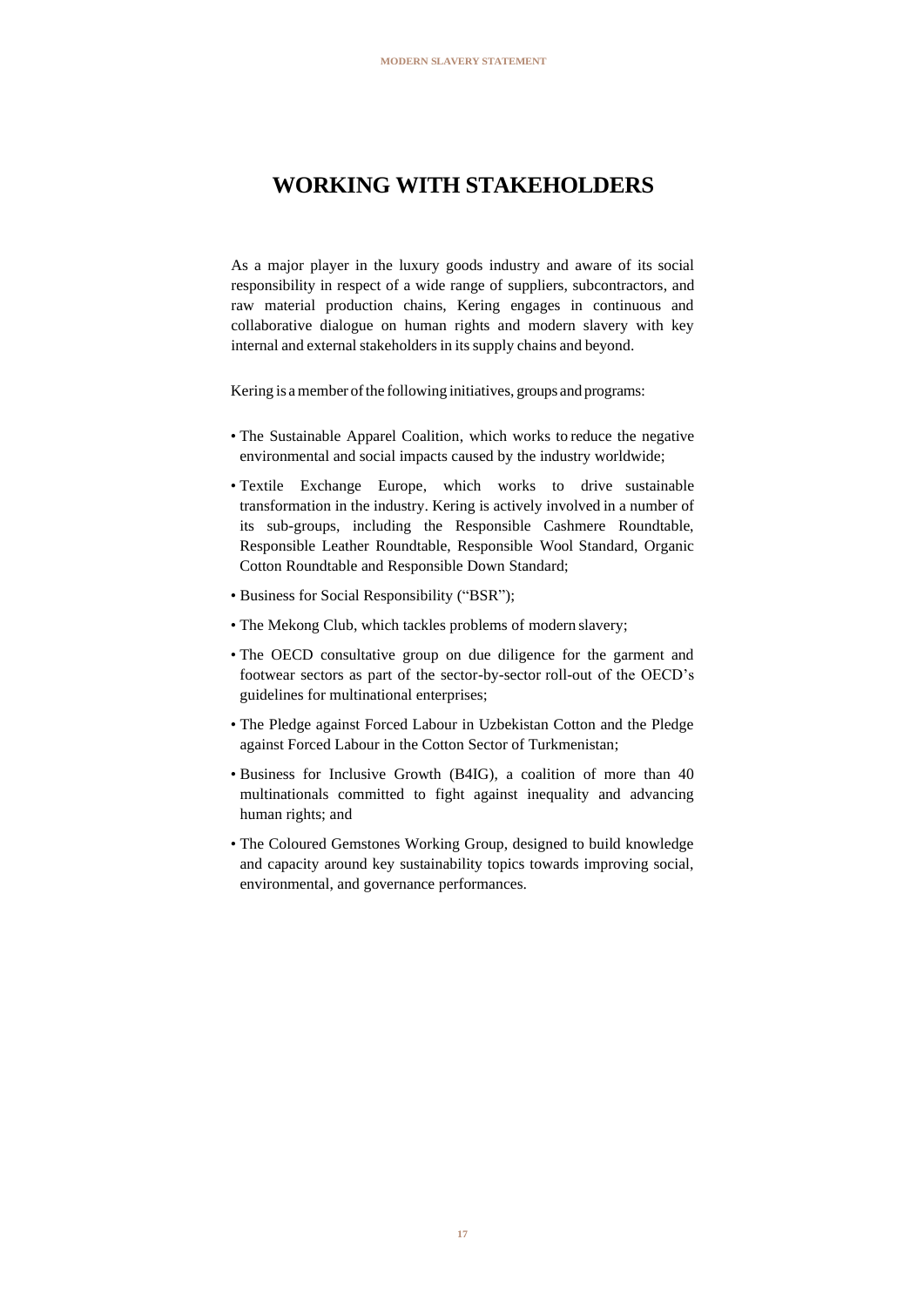# **MONITORING EFFECTIVENESS**

No control system, regardless of how mature and tested it is, can guarantee the absence of risks, whether relating to modern slavery, human trafficking, or other labor or human rights issues. As such, our risk management system and the other mitigation measures in place entail regular assessments of the effectiveness of the measures in place, as well as continuous improvements taking into account feedbacks and best practices.

#### **• RISK ASSESSMENTS UPDATES**

Kering regularly renews and updates the risk assessments described above in order to ensure that the controls in place adequately mitigate relevant human rights risks throughout its operations and supply chains worldwide, including with respect to forced and child labor.

#### **• IMPLEMENTATION OF ACTION PLANS AND PERFORMANCE OF FOLLOW-UP AUDITS**

The identification of a compliance breach as part of supplier audits requires the definition of a robust corrective action plan. Zero tolerance breaches are dealt with immediately, while serious compliance breaches must be resolved by suppliers within one month. Follow-up audits are subsequently conducted to verify that the breaches have been resolved. The identification of a zero tolerance or serious compliance breach also triggers the establishment of a committee (so-called Brand Steering Committee) comprising representatives from Kering Production, Legal, Finance and Supply Chain Audit Departments and the relevant House(s) to discuss potential remediation and decide on the future of the relationship with the supplier. To ensure an efficient resolution of the breaches identified as part of supplier audits, more than 340 Brand Steering Committee meetings were held in 2021. Supplier audits are renewed periodically depending on the relevant risk profile and on the outcome of previous audits. Moreover, Kering has undertaken to audit all of its key suppliers every two years.

#### **• COST PER MINUTE ANALYSIS**

The Kering Supply Chain Audit Department performs a periodic analysis designed to assess the cost of the suppliers' work per minute, which takes into account, *inter alia*, the number of worked hours and the corresponding cost for Kering. A high cost per minute might be an indicator of the use of undeclared suppliers or underpaid workers, which leads to the performance of targeted investigations by the Kering Supply Chain Audit Department to determine the opportunity of corrective actions.

#### **• ENHANCED MONITORING OF SUPPLIERS**

In 2020, Kering established a portal designed to enhance communication with suppliers, as well as to reinforce the monitoring of their operations, based on a self-assessment. Indeed, in addition to providing suppliers with access to relevant training and key Kering documents, the portal fosters a greater transparency on supply chains operations since suppliers are annually asked to complete three questionnaires designed to collect information necessary to further evaluate their practices, including with respect to mitigating the risks of forced and child labor.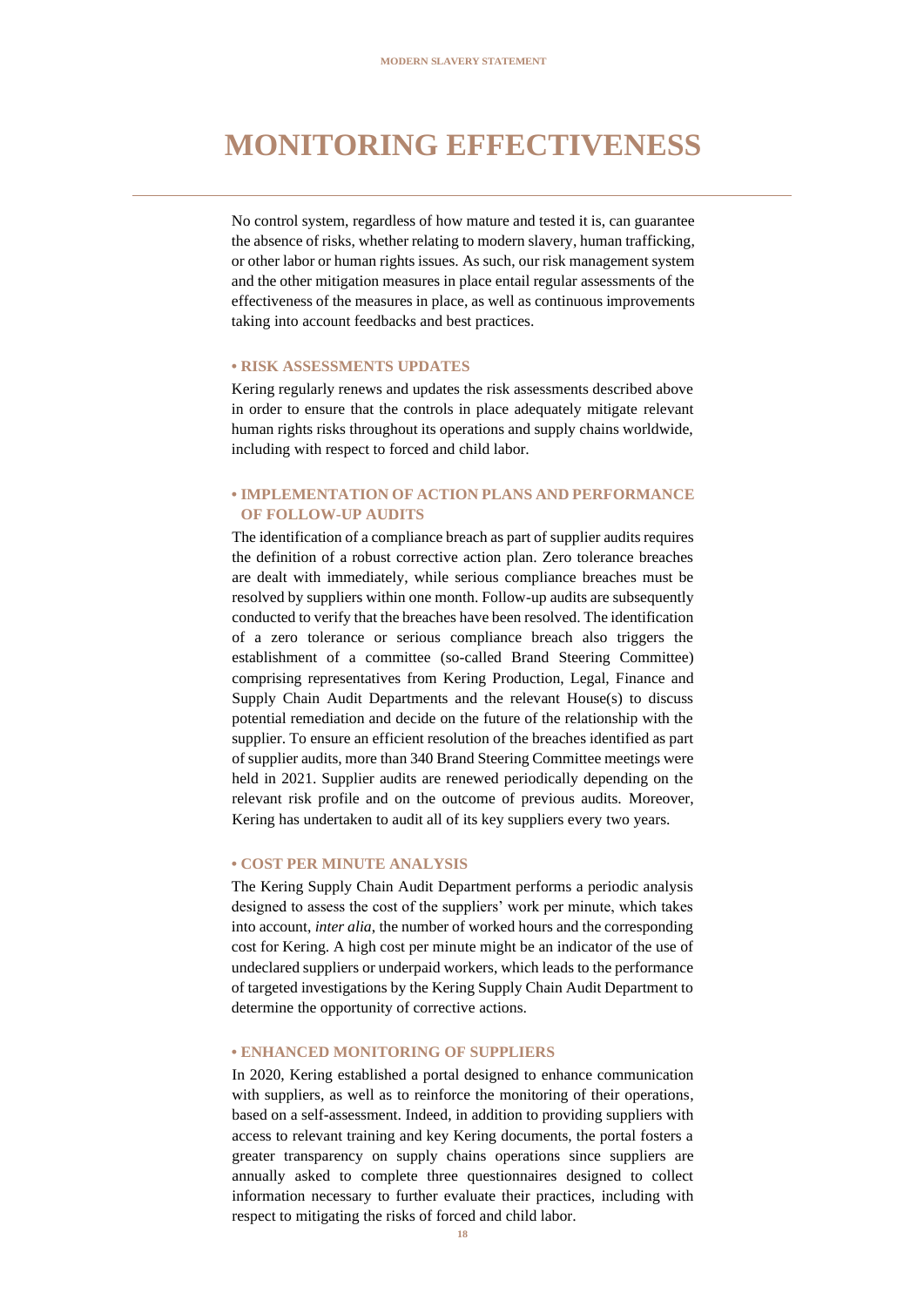#### **• INTERNAL MONITORING AND OVERSIGHT**

In line with Kering's cross-functional approach to human rights challenges, the implementation of the risk management system and of the other mitigation measures in place is monitored by the Executive Committee, as well as by other committees established at the Kering Group level. These committees include the Sustainability Committee and the Audit Committee, to whom the Group Internal Audit Executive, the Chief People Officer and the Chief Sustainability Officer regularly provide reporting with respect to human rights. Moreover, a dedicated committee composed of representatives from the Legal, Internal Audit, Sustainability, Security, Sourcing and Procurement functions ensures oversight of the implementation of the Hercules compliance management system and discusses significant findings from the audits performed by the Kering Supply Chain Audit Department.

#### **KEY PERFORMANCE INDICATORS**

A summary of key performance indicators regarding the mitigation measures described above for both the Kering Group and its supply chain is provided below.

#### **KERING GROUP OPERATIONS KERING GROUP SUPPLY CHAINS**

- Update and reissue of the Code of Ethics to all Group employees worldwide in 2019 Completion rate of the annual Ethics  $\&$ Compliance program for 2021: 96.4% • Number of supplier audits conducted in 2021 by the Kering Supply Chain Audit Department: 3,420 • Percentage of suppliers for which Kering has identified zero tolerance (0.51%), or serious compliance breaches (4.55%) • No proven cases of child or forced labor detected at the end of 2021 The 2021 communication plan on the Kering whistleblowing system reached more than 1,000 direct suppliers Systematic inclusion of the Sustainability Principles and the Suppliers' Charter in the contracts entered into with suppliers
	- The Kering Standards for Raw Materials and Manufacturing Processes were last updated in 2021

Key indicators: human rights and fundamental freedoms